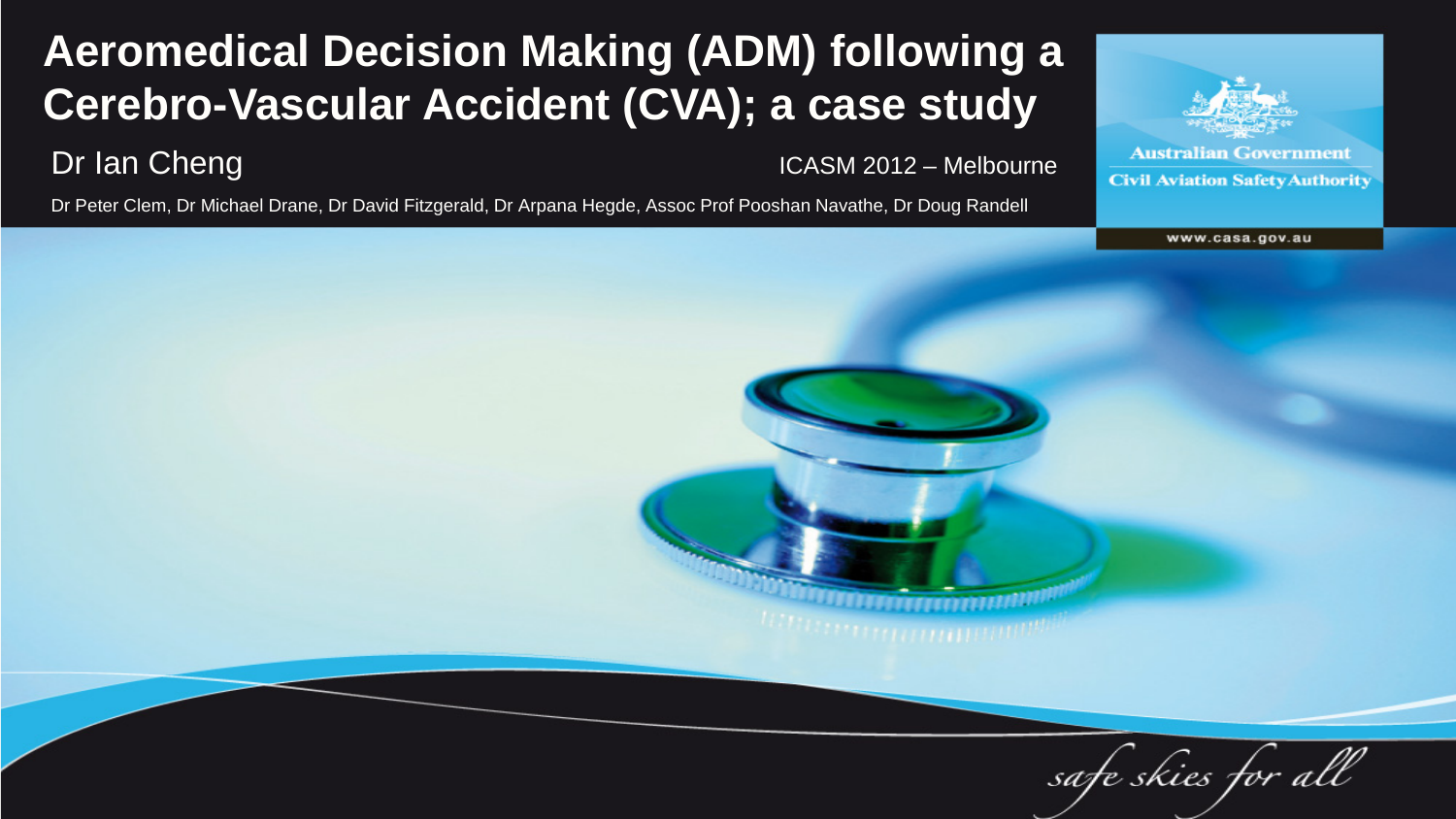## **Case Study**

- → 72 yo male Class 2 (private pilot).
- **→ Flying Hours: 750**
- $\rightarrow$  Right arm numbness; seconds minutes
- $\rightarrow$  Word finding difficulty; most of the day
- $\rightarrow$  Difficulty using keyboard; persisted  $>$  3wks
- Ex-smoker (1992), "modest" alcohol
- → Medical 18m prior to event: BMI 30, BP 140/80
- BP *160/90* (3wks post-event). Neuro & CVS exam; Normal. Rx Clopidogrel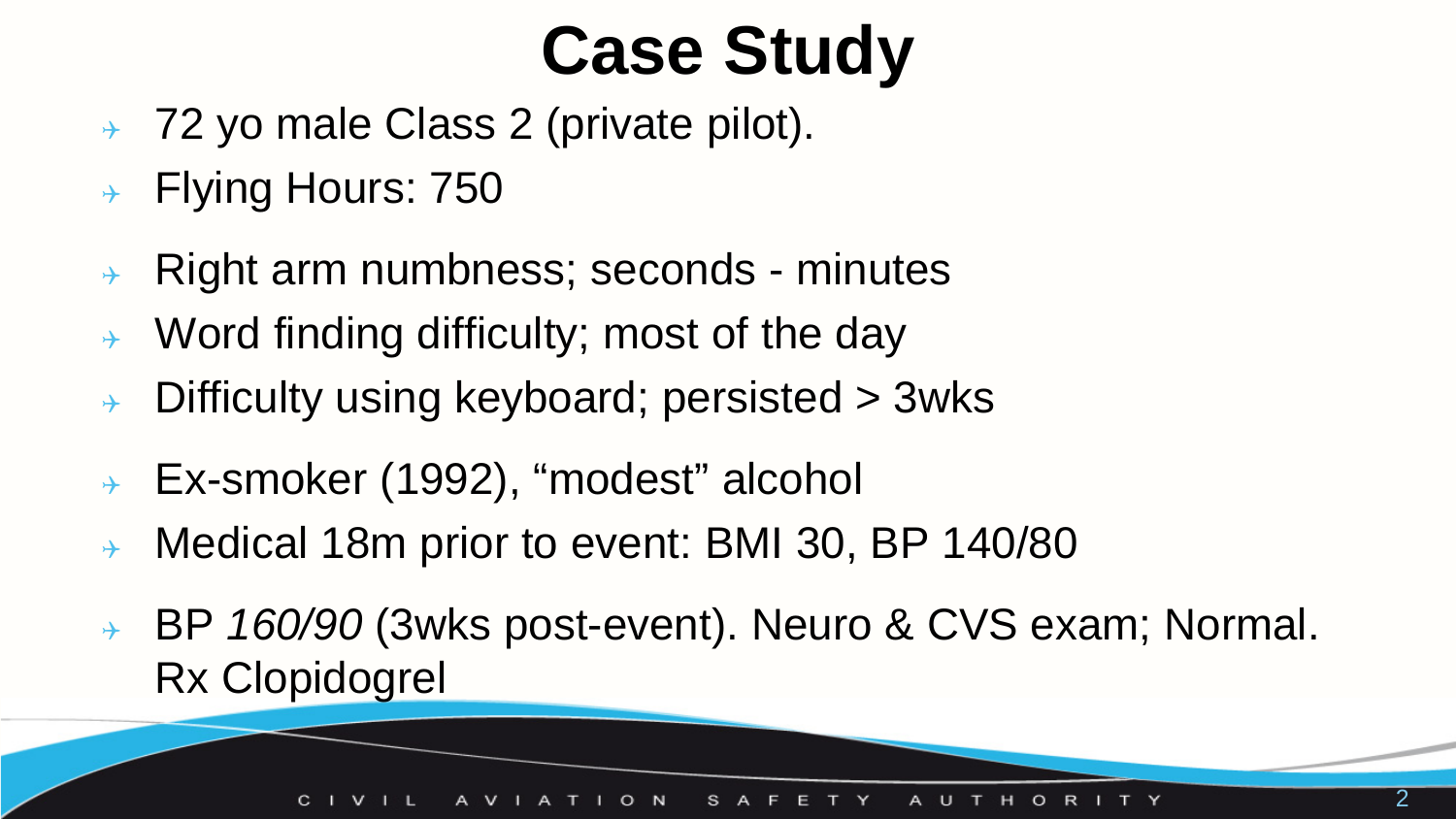## **Cerebro-Vascular Accident**

**Treating Clinician**

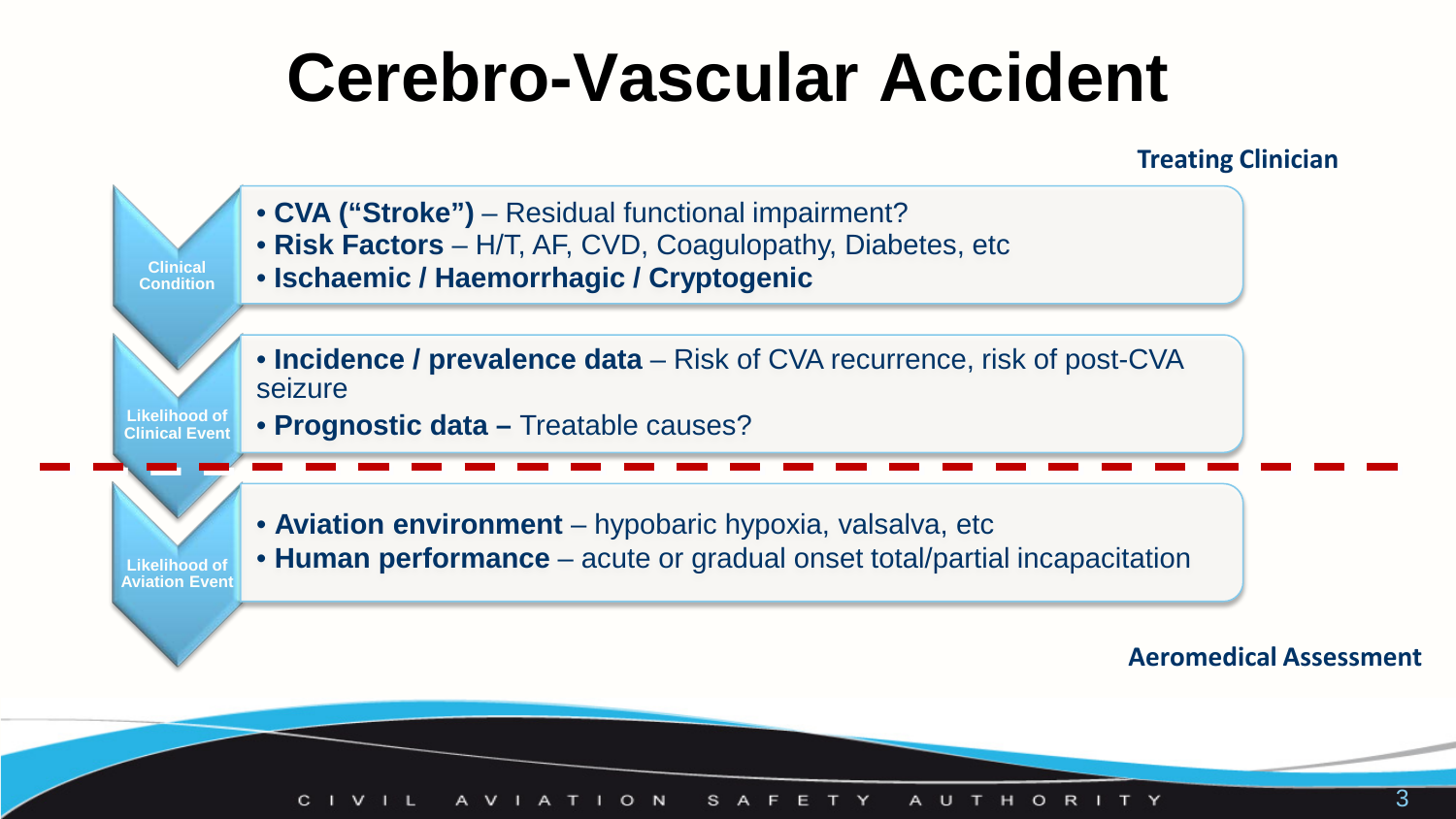- Cerebral CT: No evidence of pathology
- Carotid Doppler: Nil significant
- $\rightarrow$  Echocardiogram: Normal
- Cerebral MRI: *left posterior frontal cortical stroke*
- $\rightarrow$  Holter: Nil significant
- $\rightarrow$  Thrombophilia screen: Negative
- $\rightarrow$  T. Chol 5.6, HDL 1.7, LDL 3.4, Ratio 3.3
- BP: 6m post-event, *150/90* (Neuro1). 8m post-event, *140/100* (Neuro2)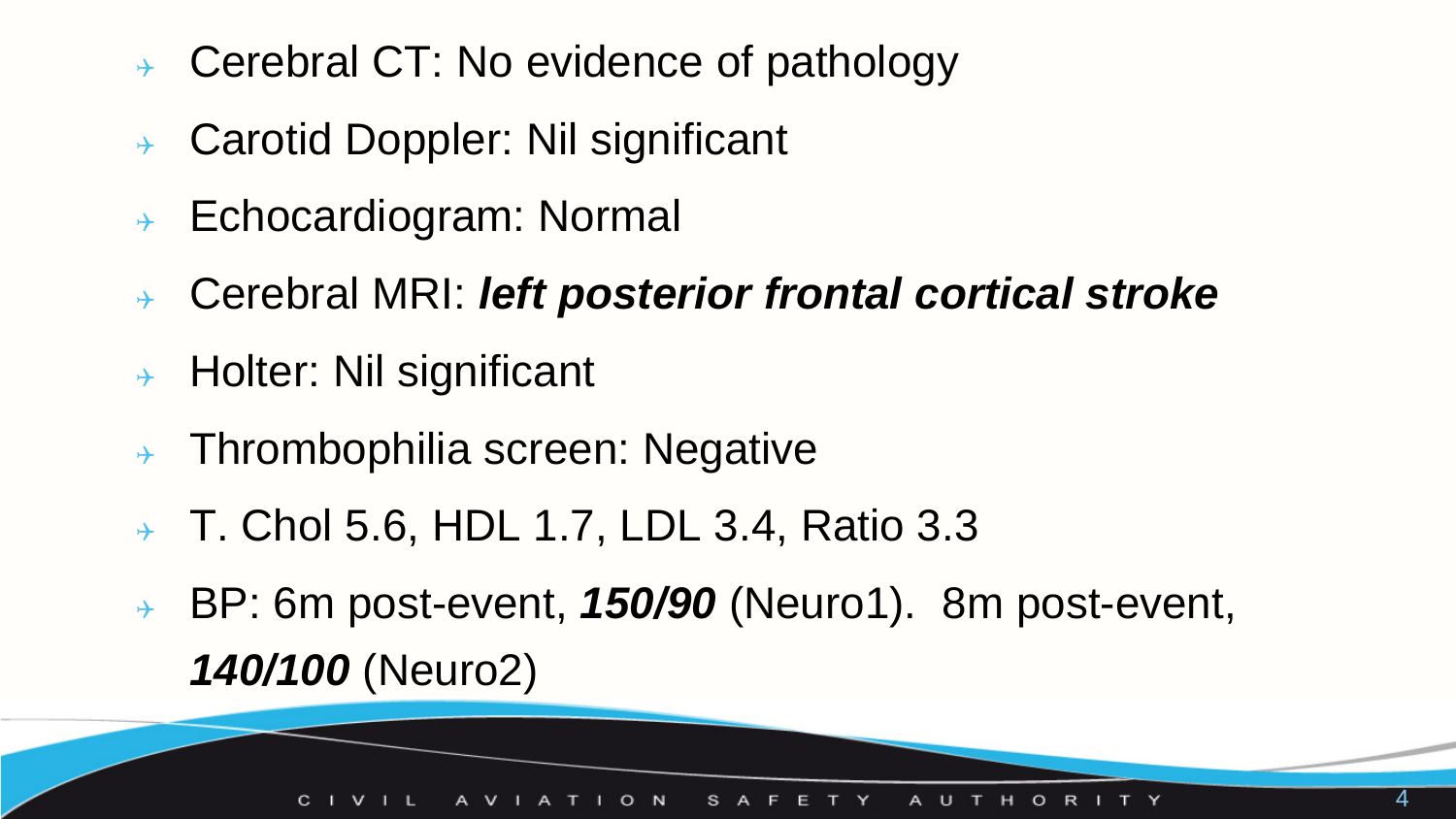- TOE (TEE): Patent Foramen Ovale (PFO) + Atrial Septal Aneurysm (ASA)
	- Neuro1; Dx **"***Cryptogenic Stroke***"**
- Medical 5m post-event: BMI 30, BP 135/90
	- Further information requested
- Medical 10m post-event: BMI 30, BP 145/85
	- Further information requested
- Medical 18m post-event: BMI 28, BP 130/73, OGTT normal, Ex Stress Test –ve, Rx Olmesartan



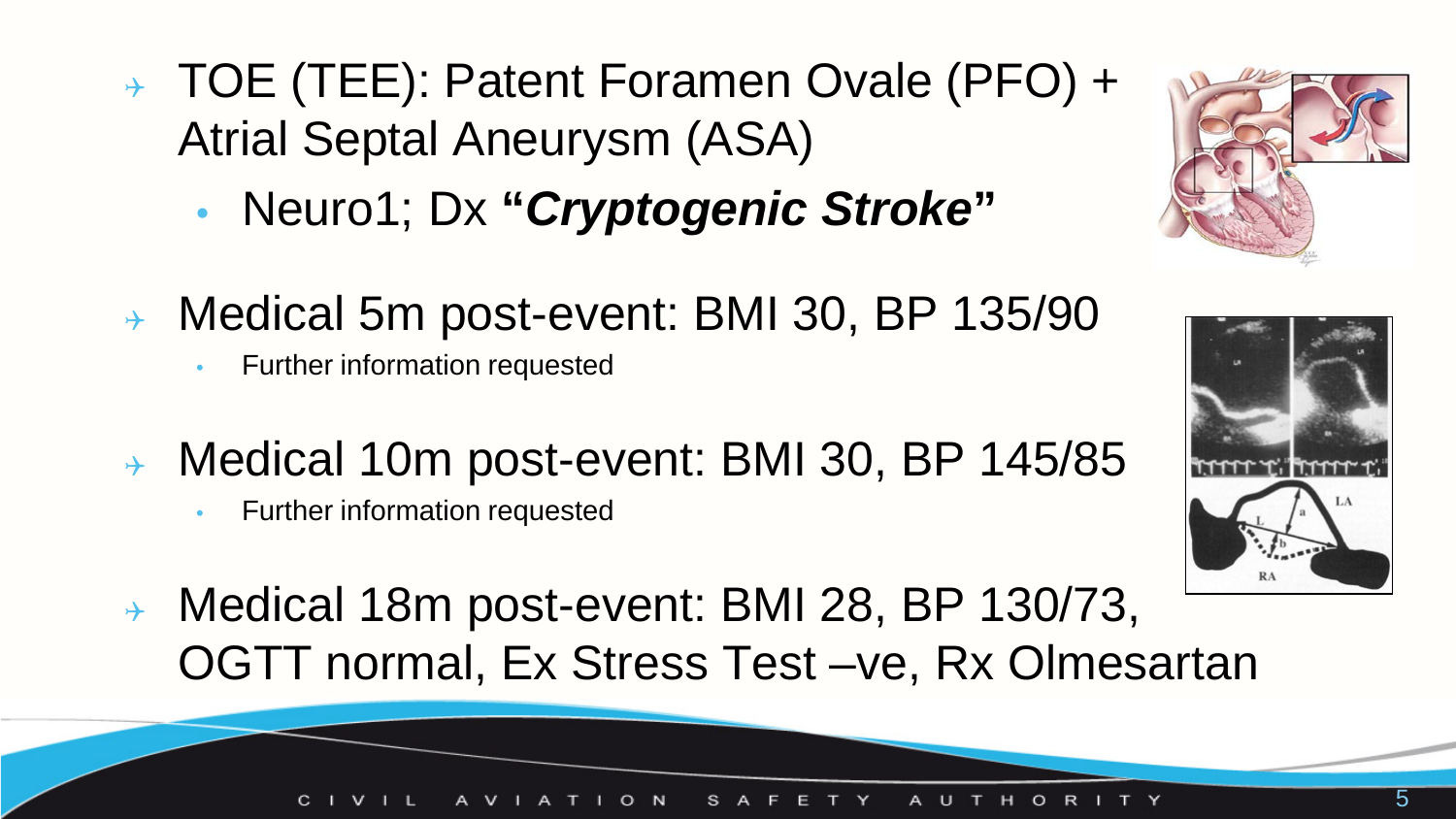## **Cryptogenic Stroke**

### **Possible mechanisms:**

- $\rightarrow$  Occult cardiac embolism
- Paradoxical embolism
	- **Onset; after a shower when dressing**
- $\rightarrow$  Thrombophilia
	- 10hrs/day on PC with little breaks, but no DVT symptoms or Ix
- → Preclinical or subclinical cerebro-vascular disease

#### $\rightarrow$  Inflammatory processes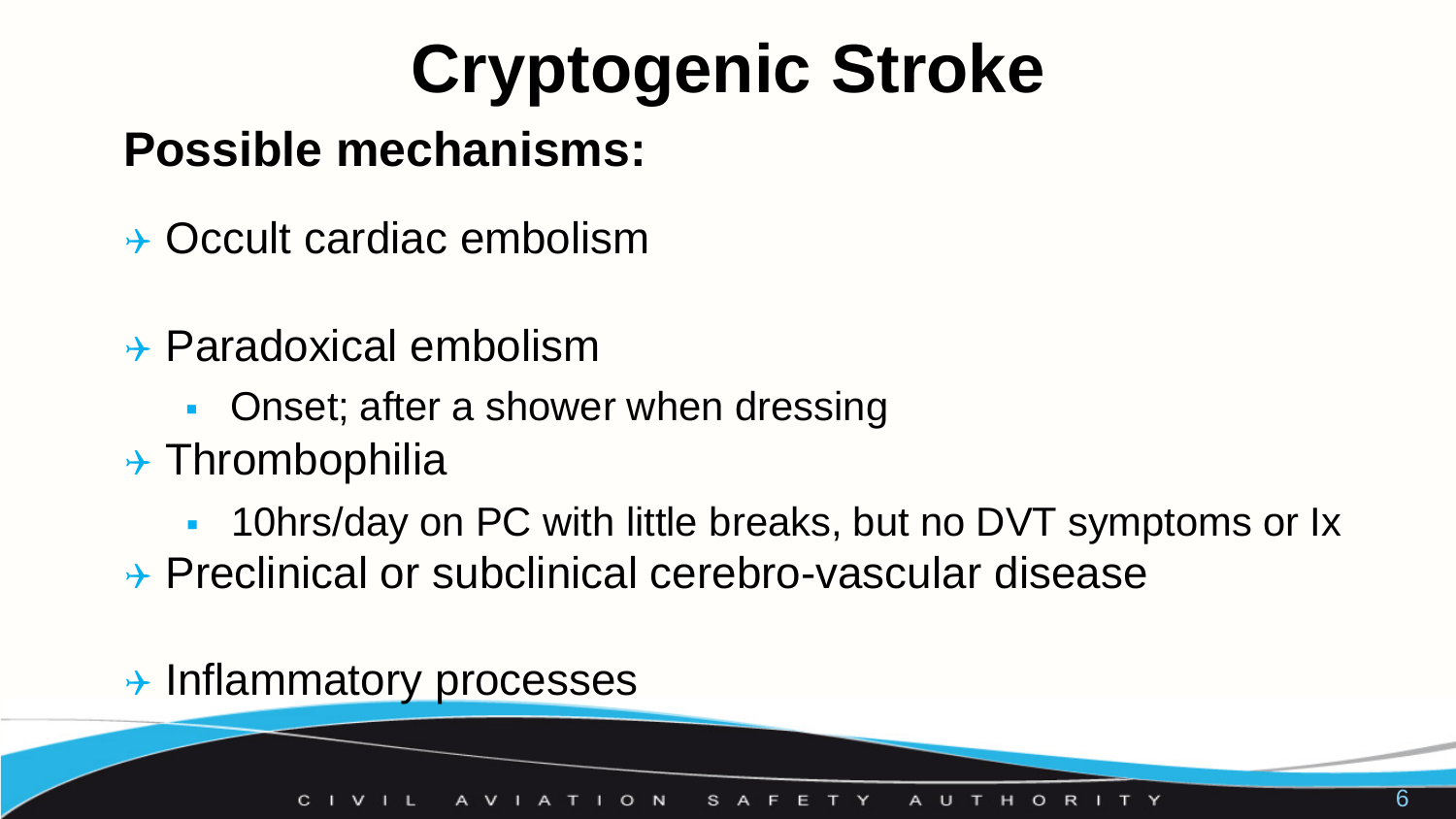## **Cryptogenic Stroke**



### **Cryptogenic stroke**

- 30 40% of ischaemic stroke
- Subclinical AF >10%
- Is PFO alone or PFO+ASA risk factors?



Stroke associated with pulmonary embolism after air travel

F. Lapostolle, MD; S.W. Borron, MD, MS; V. Surget, MD; D. Sordelet, MD; C. Lapandry, MD; and F. Adnet. MD. PhD

Abstract-Prolonged air travel is associated with an increased incidence of thromboembolic events. The occurrence of stroke was studied in patients with pulmonary embolism after air travel in a review of all flights arriving at Charles de Gaulle Airport in Paris during an 8-year period. Thromboembolic stroke and patent foramen ovale were diagnosed in four patients with pulmonary embolus. NEUROLOGY 2003;60:1983-1985

#### с  $\circ$ AUTHORI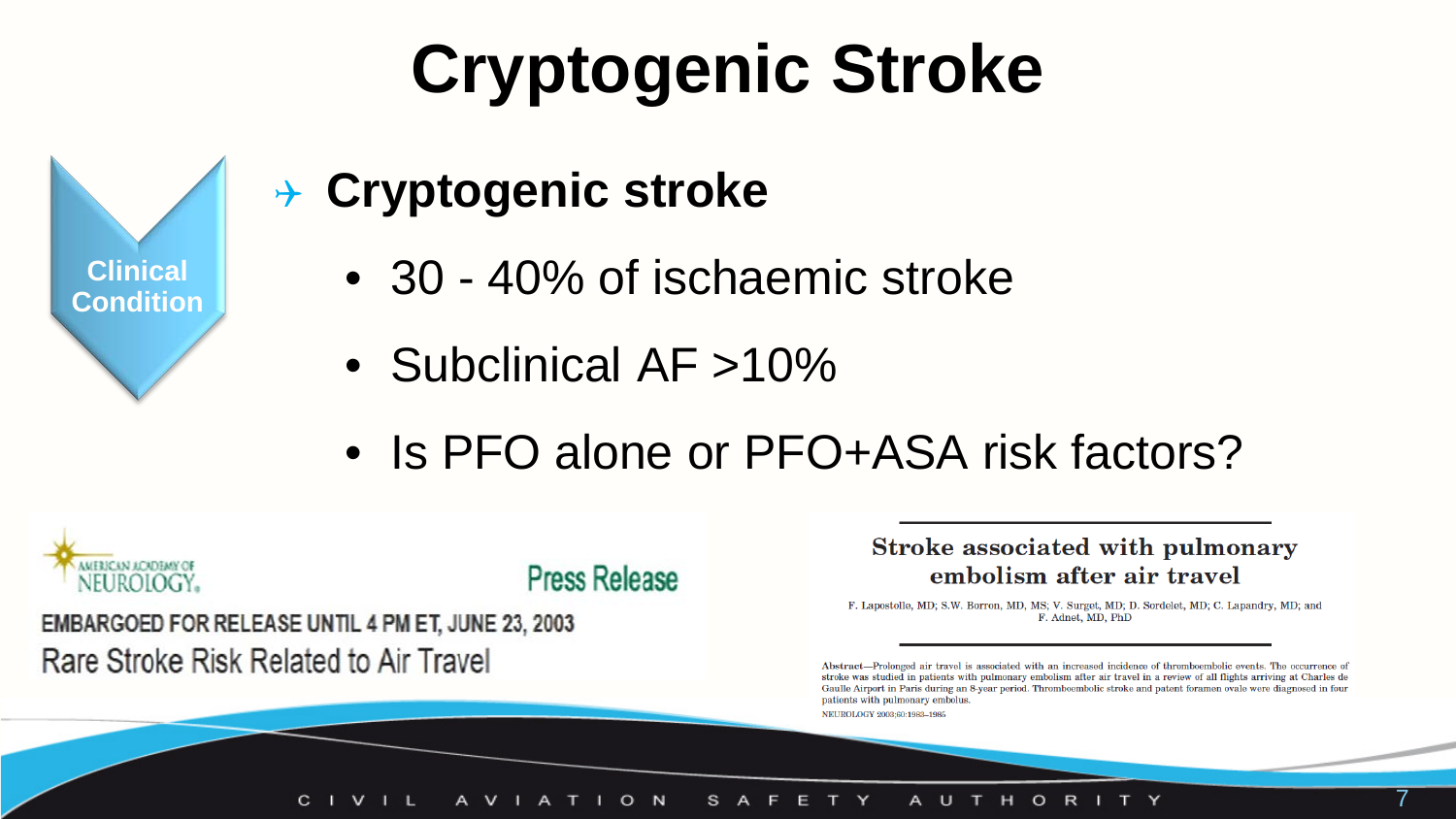# **Cryptogenic Stroke**



### **Cryptogenic stroke -** *Initial*

- PFO alone: 25 30% general population
- Case Control Studies; PFO higher in cryptogenic stroke, but not in cohort studies
- Increased prevalence of PFO+ASA

## **Cryptogenic stroke –** *Recurrent*

- Prospective studies: PFO alone *not* a RF
- Prospective studies: PFO+ASA ~ RF yes/no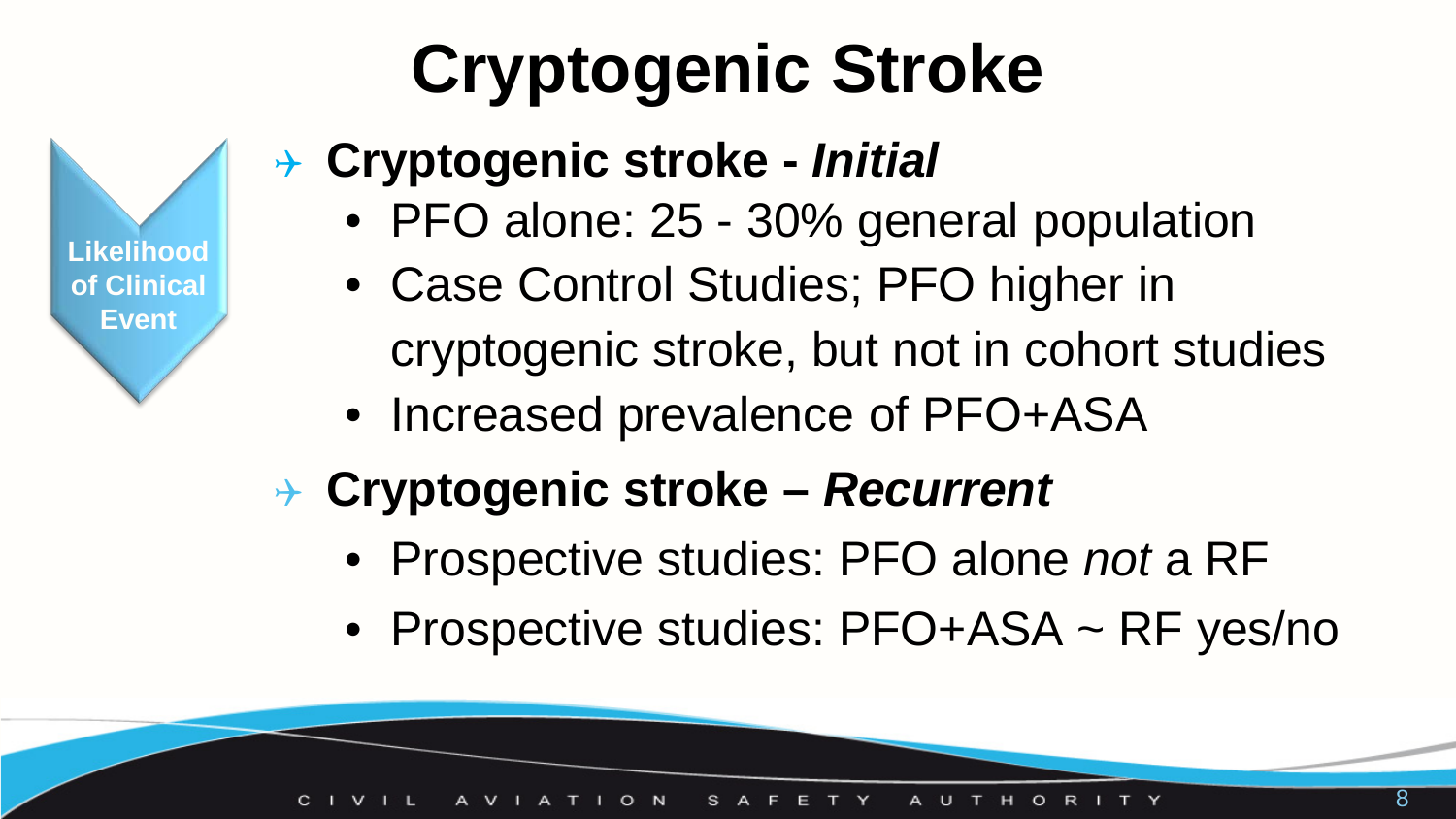## **Risk of Recurrence & Seizure Post-CVA**

**Likelihood of Clinical Event**

Pilot's specialist opinions;

- $\rightarrow$  Neuro1: <5% in 1<sup>st</sup> yr then 3 5% pa (not ref), but in 2012 opined 3%pa
- → Neuro2: 5 7% pa with 1% risk reduction for Rx
- H/T, but not less than 3% (not ref, except…..)
- → Cardio: PFO+ASA not clinically significant (not ref)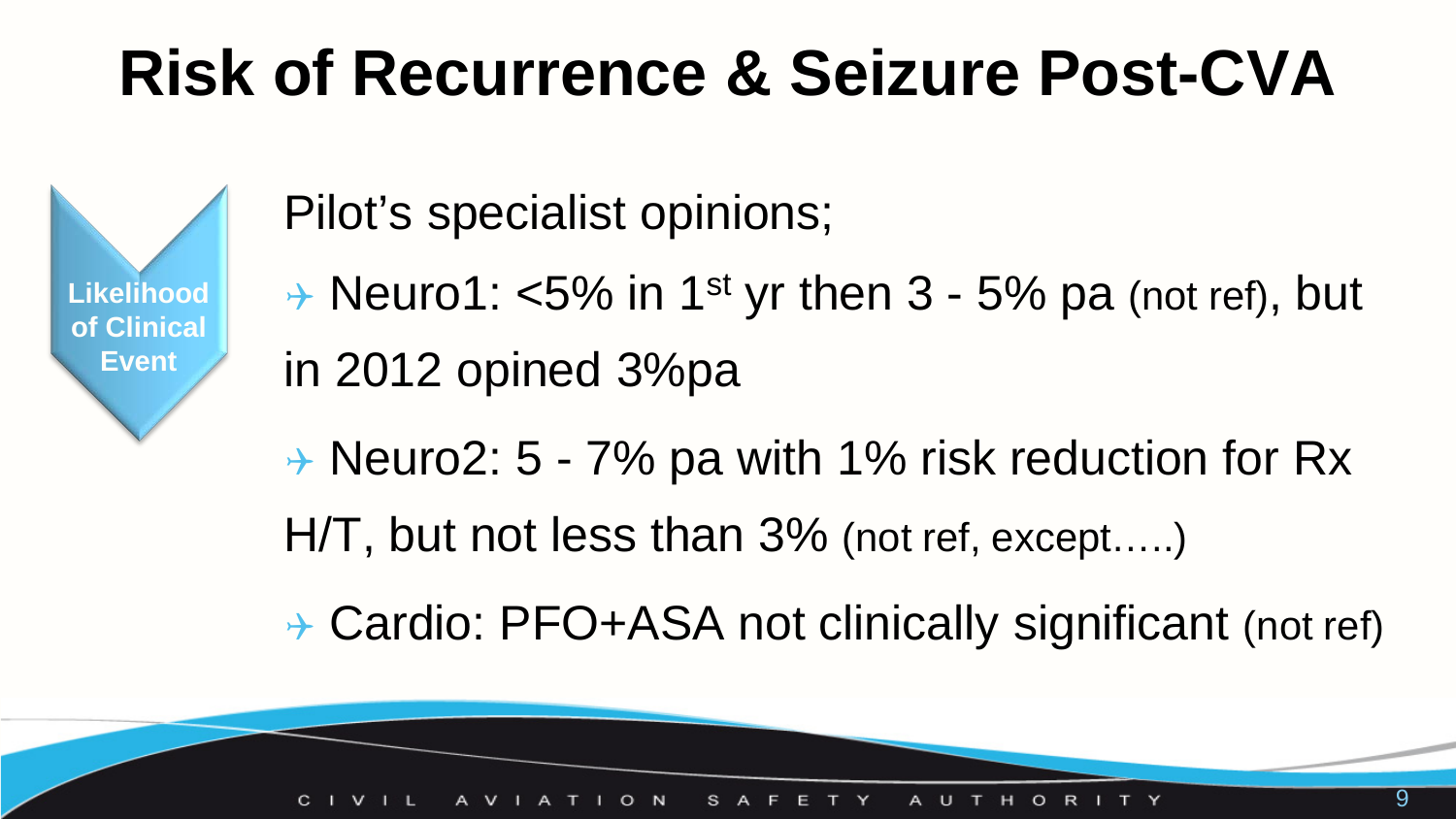## **Risk of Recurrence & Seizure Post-CVA**

**→ CASA Neuro1: i) 15.2%** recurrence risk over 4yrs in those with PFO+ASA,1 ii) 11.5% risk of sgl or recurrent seizure between 1m and 5yrs in first 5yrs post-CVA, 3% in those independent after 1m,2 iii) Seizure risk, 8.9% (haemorrhagic) and 8.6% (ischaemic) CVA over 34m3



- → CASA Neuro2: post-CVA epilepsy in 2 - 4% all pts, peaking around 2yrs.4
- $\rightarrow$  "Seizure risk comparable to general population". But didn't address CVA recurrence risk.
- 1. Mas et al, NEJM 2001
- 2. Burn et al, BMJ 1997
- 3. Bladin et al, Arch Neurol 2000
- 4. Myrint et al, Postgrad Med J 2006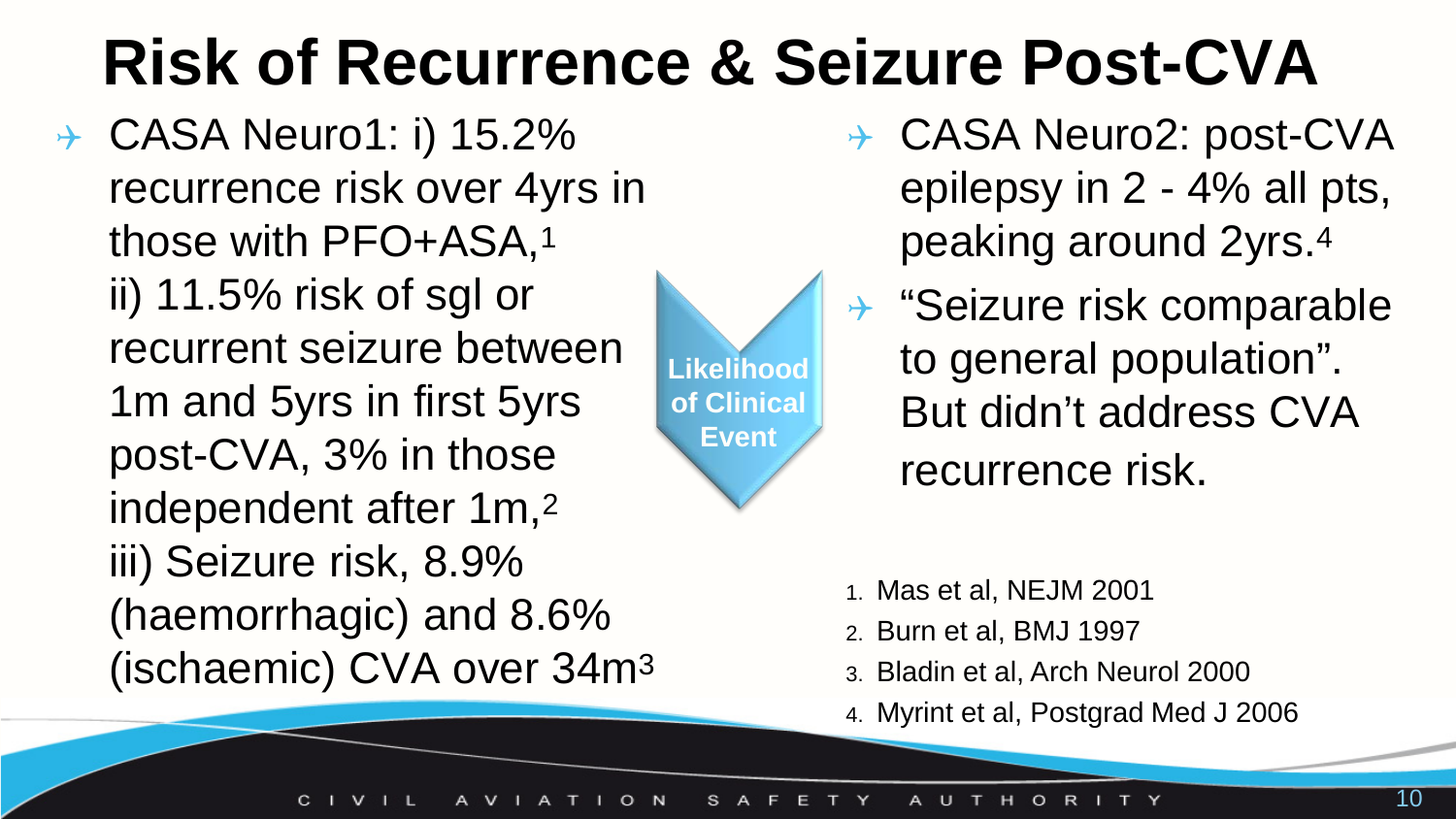

fully agrorant of the risks of "brain attack" as most right side. When Heidi's father said to get help immediately, of us are in fact, when David Greer, M.D., told the Bruschi didn't argue.<br>New England Patrick linebacker t stroke, Bruscht was incredulous.

selected to his sports all-star game, the Pro Bowl. At the peak of his physical powers, the linebacker never imagined he was a of disability. A stroke, or "brain attack," occurs when a blood candidate for stroke.

#### THE STROKE OF DAWN

But Bruscht awoke in the early morning hours of February 15th with his fists clenched and arms raised, experiencing an "odd" feeling in his left arm and leg. Trying to get out of bed, Bruschi fell down and had to crawl to the bathroom. His equilibrium was off, his left side was numb, his muscles were weak, and

## **ADY BRUSCHILL DCISION Making**

ORIGINAL ARTICLE

Closure or Medical Therapy for Cryptogenic<br>Stroke with Patent Foramen Ovale

APRIL 19, 2012 | NEUROLOGY TODAY | 35

his head ached. Still, because pain was part of Bruschi's life as a professional athlete, he tried to shrug off the discomfort. "I thought it was from the Pro Bowl two days before,"

Tedy remembers. "It never occurred to me something was really wrong."

He took some Tylenol and tried to fall back asleep. But

States (behind heart disease and cancer) and the leading cause vessel carrying oxygen and nutrients to the brain bursts or is clogged, preventing the brain from getting the blood it needs.

By the time Bruschils stroke was diagnosed, at 11 a.m., nearly seven hours had passed since its orset. Patients suffering from an ischemic stroke-cause by a vessel being clopped by a blood clotcan be given the clot-busting drug tissue plasminogen activator (tPA) within three hours of its first symptoms. But because Bruschi's had begun much earlier. Dr. Greer couldn't administer the drug.

When Helds spoke to her flather (a physiciana kassacan in Astrope Bruschi and The cook some and the risk assession, in Astrope Bruschi Was as bliss-<br>Hanna) at 10 a.m., Bruschi was getting scared. He had "the **Devices for C** for Preventing Recurrent Stroke

Restrict Procedures to Clinical Studies, Stroke Specialists Say

only place I'd heard the word stroke was on the golf counse."<br>
This would debituate her husband. Bruschi was equally pessimis-<br>
College sweetheart, Heidi, and raising there young boys. His thought of stroke, it disht think

A U T H O R I T Y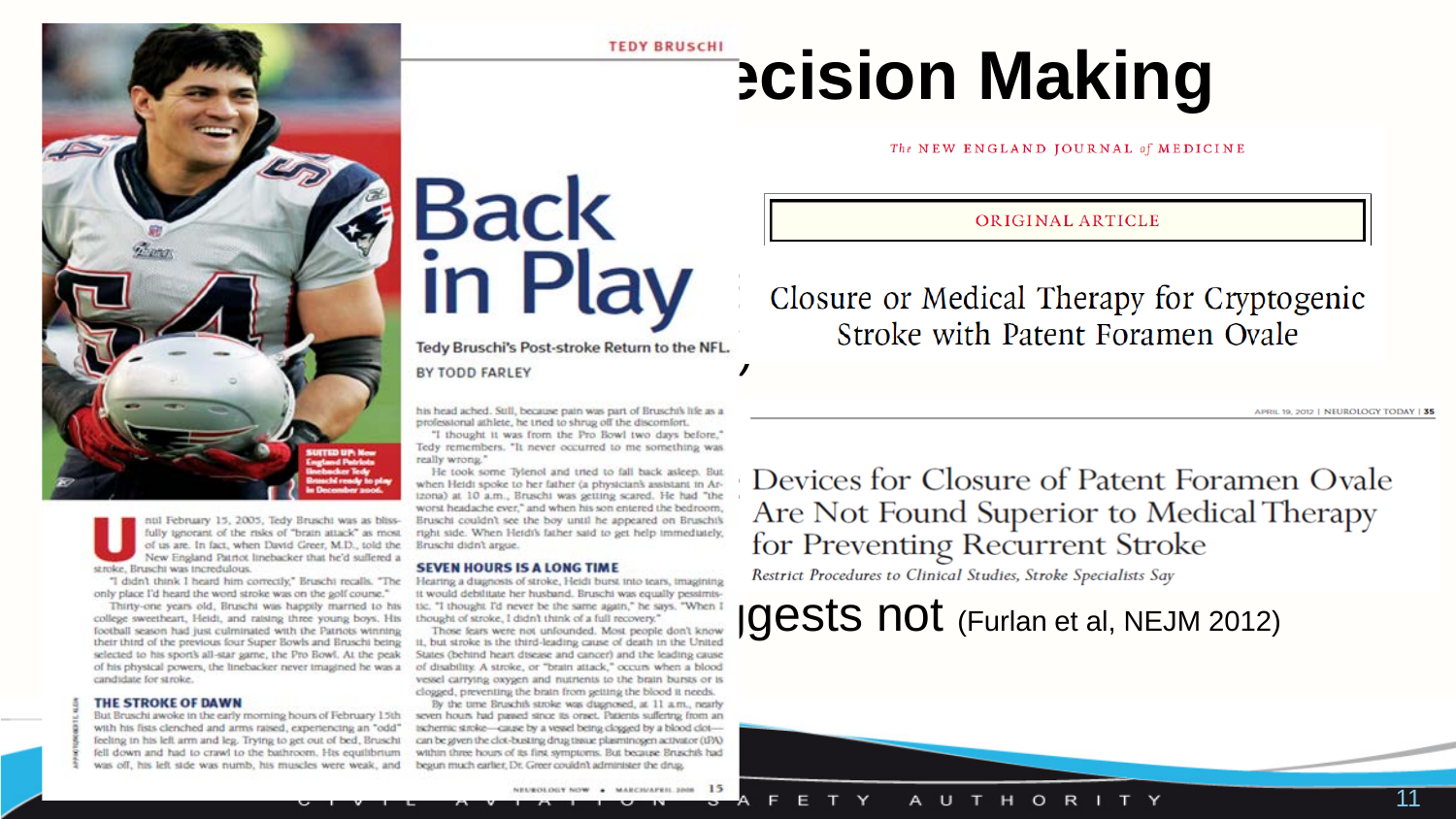## **Aeromedical Decision Making**

**Likelihood o Aviation Event Risk Mitigation**

- $\rightarrow$  Is the recurrence risk of a CVA or risk of post-CVA seizure acceptable for certification?
	- 73yo, Cryptogenic stroke, PFO+ASA, CVA recurrence risk 3 ~ 4%pa, post-CVA seizure risk
		- $2 4%pa$
	- 18m post-CVA medical  $\rightarrow$  Complex Case Meeting:
	- Class 2, 12m certification, With Safety Pilot restriction and ongoing specialist reports